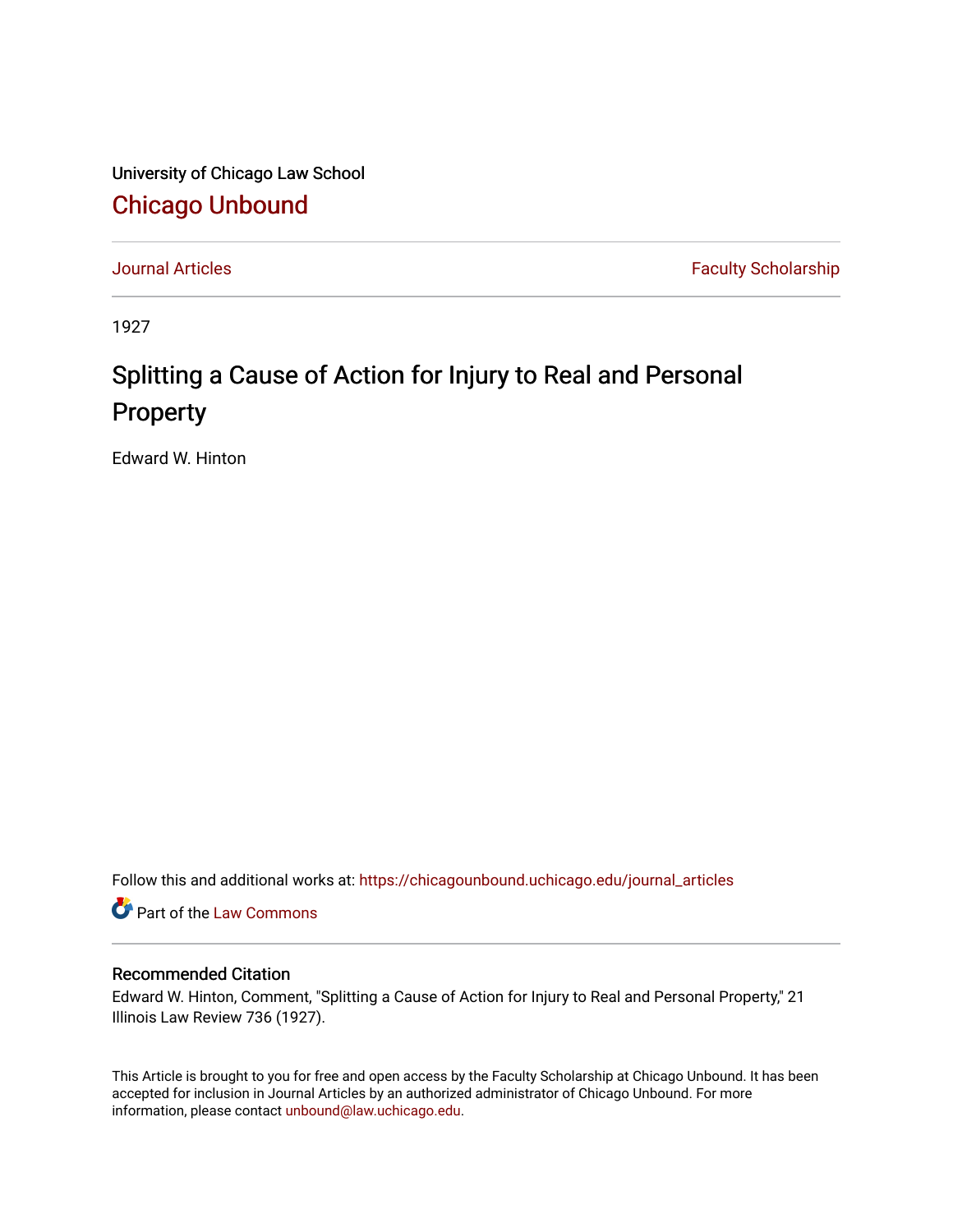pension in the president; but it is no more difficult to imply the power of removal than that of suspension.

The result of this decision on governmental practice is likely to be much less important than is indicated by the length of the opinions and the emphasis of dissent. With regard to the great number of inferior presidential offices, the consent of the senate for appointments will probably continue, and will in effect operate to limit any possible tendency to excessive executive removals. For the more important administrative and quasi-judicial commissions, there will be more active opposition to any arbitrary removal; and if this should develop, it may be possible for Congress to constitute these bodies specialized courts with judicial tenure for their members.

## **JOHN** A. FAIRLIE.

SPLITTING **A** CAUSE OF ACTION FOR INJURIES TO **REAL AND** PER-SONAL PROPERTY.—[Mississippi] In a late number<sup>1</sup> of the ILLINOIS LAW REVIEW the writer discussed the question as to whether more than one action was permissible where the plaintiff's person and property were injured by the same wrongful act, and reached the conclusion that the rule against unreasonable vexation of a defendant normally limited the plaintiff to a single recovery.

 $\mathcal{L}_{\text{max}}$  .

A case2 recently decided by the Supreme Court of Mississippi, which was not available at the time the former comment was written, presents another phase of the same general problem, namely, whether more than one action may be maintained where the plaintiff's real and personal property have been damaged as a result of the same negligent act. In that case the plaintiff's house and its contents were destroyed by fire alleged to have been negligently set out by the defendant railroad company. The plaintiff brought one suit for the destruction of his goods and chattels, and recovered a judgment. A second action was brought in the plaintiff's name for the benefit of an assignee, for the destruction of the building by the same fire. On the authority of the cases involving injury to person and property it was held that the second action was barred by the first recovery.

This appears to be the first case where the precise question has been determined. The books are full of cases dealing with injuries to person and property or to a number of chattels, but the combination of injuries to real and personal property seems to have escaped attention, although that situation must have frequently arisen.

Of course everyone is familiar with actions of trespass quare clausum embracing the taking or destruction of chattels by way of aggravation.3 Such cases settle nothing beyond the fact that the plaintiff may properly treat the injury as single and recover damages to both real and personal property by one action, and that when so framed the claim is treated as single. The only other case<sup>4</sup> that the

**<sup>1.</sup>** ILLINOIS LAW **REVIEW** XXI 506.

*<sup>2.</sup> Fewell v. N. 0. & N. E. R. Co.* **(1926)** 109 So. 853.

*<sup>3.</sup> Ellenwood v. Marietta Chair Co.* (1895) 158 U. S. 105.

*<sup>4.</sup> C. B. & Q. R. R. Co. v. Dawson* **(1917)** 245 Fed-. **338.**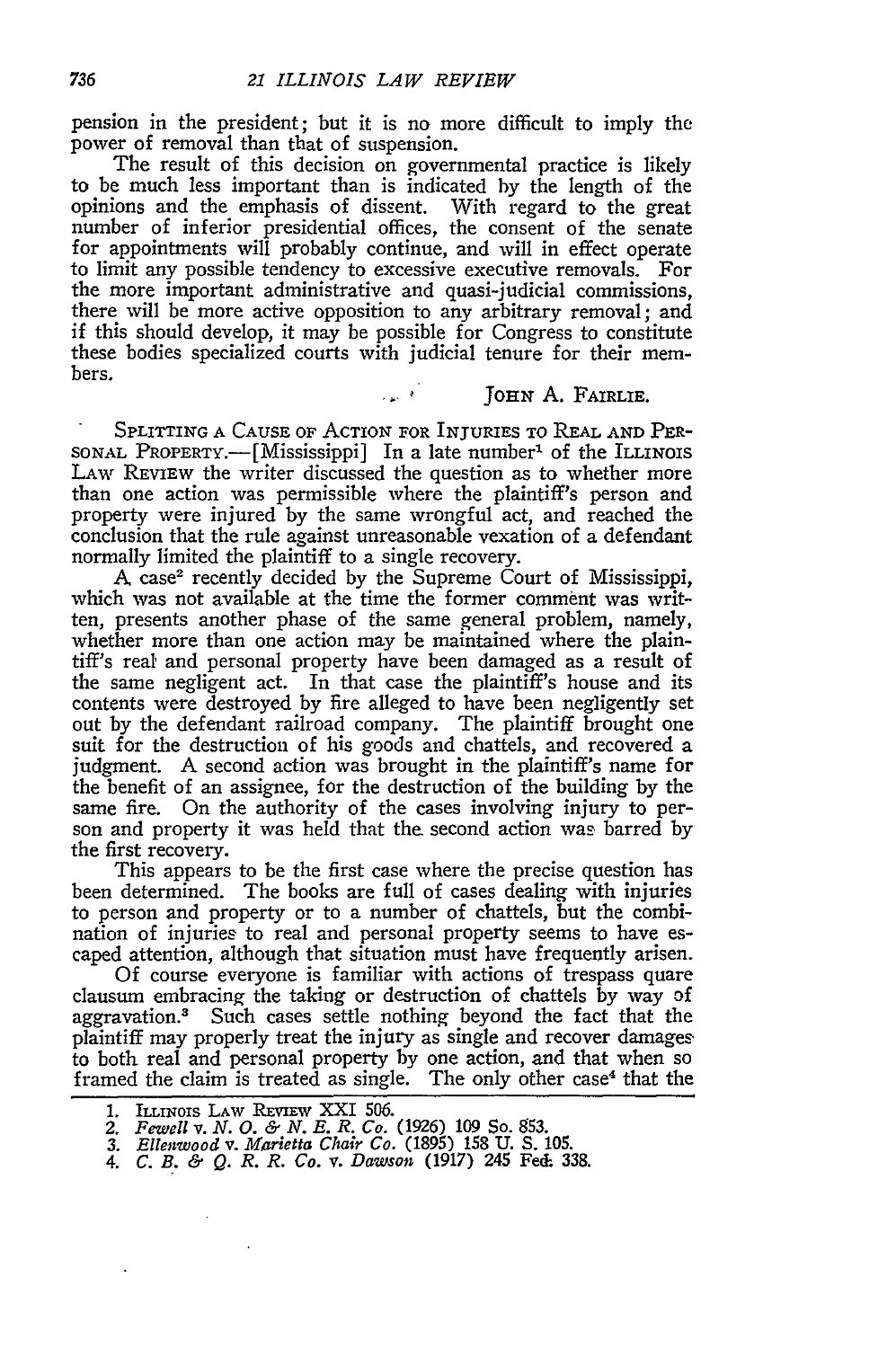writer has found, in which the question was directly raised, presented a peculiar state of facts.

A and B were the owners as tenants in common of a lot and a building thereon, A owning an undivided one-third interest, and B an undivided two-thirds. They carried on business in this building as partners, sharing equally. The building and contents were destroyed by the same fire. It was held that a recovery for the loss of the building did not bar a second action for the loss of the goods, because of this difference in titles, thus assuming that the general rule normally required that the damages to both classes of property should be recovered in one suit.

In a case<sup>5</sup> in New York the plaintiff brought suit for the destruction of a building and its contents located in another state. The court held that the courts of New York had no jurisdiction of an action for injuries to foreign real estate, but might deal with the claim for the destruction of personal property, and, in declining to hold, as in *Ellenwood v. Marietta Chair Co.*, that the complaint should be construed as declaring solely for an injury to land with the injury to personal property merely by way of aggravation, observed:

"On the one side, the plaintiff contends that there are two causes of action,-a cause of action for the injury to the realty, and another for an injury to the personal property upon it. On the other side, the defendant contends that there is but a single cause of action for injury to the realty, and that the injury to the personal property is merely aggravation of damages. We think our decision in *Reilly v. Sicilian Asphalt P. Co.* (170 N. Y. 40) requires us to hold that two causes of action have been stated. In that case we held that where a single act works injury alike to one's person and to one's property, the causes of action are distinct. We pointed out that they are governed by different limitations Like considerations are applicable here. A single act has injured realty and personalty. One cause of action is local and the other transitory. The act is single, but its consequences are divisible."

It may be noted that this discussion was not necessary to the solution of the problem before the court, namely, whether a complaint under the code, framed as a declaration for a trespass to land in another state with destruction of chattels by way of aggravation. might be construed as sufficiently setting forth a transitory claim for the loss of the chattels. Such a construction has quite generally been placed on similar complaints<sup>6</sup> without regard to the question whether the claims are so far divisible as to support two actions. On the problem in hand, the courts of Mississippi are committed to the more generally accepted view that all damage resulting from the same wrongful act must be recovered in one action, and hence apply it to injuries to both real and personal property. Doubtless they would make the same exception where insurance on one class of

*5. Jacobus V. Colgate* (1916) **217 N.** Y. 235.

*6. McGonigle v. Atchison* (1885) **33** Kan. **726;** *Bruhein v. Stratton* (1911) 145 Wis. 271. But see *Ellenwood v. Marietta Chair Co.* contra.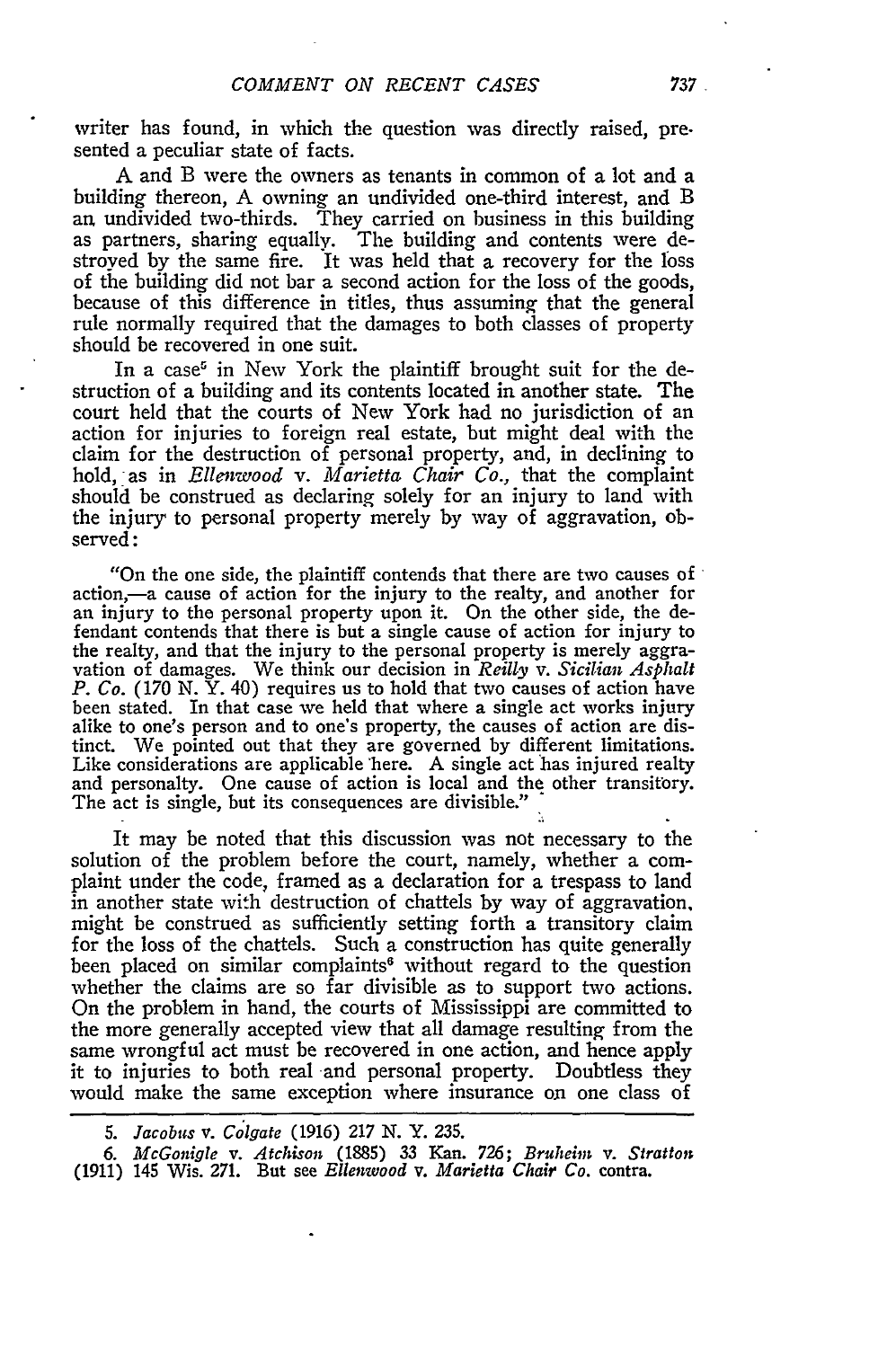property entitled the insurer to subrogation as to that part of the  $\bar{l}$ oss.<sup>7</sup>

The courts of New York are committed to the minority view that the claim is divisible where there is a substantial difference in the legal rules applicable to the different items of loss, and hence will probably follow the dictum in *Jacobus v. Colgate* when the question arises.

If the true test of the divisibility of a claim for damages is whether a division works unreasonable vexation of the defendant, there would generally be no more reason for two suits where real and personal property have been damaged than where two pieces of real property have been damaged,<sup>8</sup> or where a number of chattels have been converted.<sup>9</sup>

A difference in title to the two classes of property, as in *C. B. &* Q. *Railroad Company v. Dawson,* may produce such complications as to make two actions reasonably necessary. If in that case the plaintiffs had been forced to include all the loss in one suit as a single and indivisible claim, there is certainly no common law means for compelling the jury to assess the damages separately, and hence a lump recovery would have resulted, making an accurate adjustment of their rights inter se impossible. Even in the case of the destruction of a number of chattels by the same act, differences in the rules of liability as to each may produce such complications as to require two actions, or at least render them permissible. Thus in a Wisconsin case<sup>10</sup> a number of articles belonging to the plaintiff were destroyed by fire while in the hands of the railroad, which held a part of the goods as a carrier and a part as warehouseman. Because of the practical difficulty of dealing with such a claim as indivisible, a second action was sustained.

The fact that actions for injury to real property are local, while actions for injuries to chattels are transitory<sup>11</sup> would not seem to make any particular difference where the plaintiff can bring a local action and recover full damages, as he normally could in the railroad fire cases where the problem is most apt to arise. But where a local action is for the time impossible because the defendant is an absent non-resident, as might well happen in case of a fire set out by a touring motorist, the plaintiff must sue the defendant in a foreign jurisdiction and be limited to a recovery for loss of personal property. And even if the action were brought *in,* a federal court

*7. Lloyds Ins. Co. v. Traction Co.* (1913) 106 Miss. 244. In *Trask v. Hartford & N. H. R. Co.* (1861) 2 Allen 331, where buildings on two sep-arate lots had been destroyed, the Supreme Court of Massachusetts held that the fact that the insurer for whose benefit the second action was brought was entitled to be subrogated to the claim for the loss of the building in was entitled to be subrogated to the claim for the loss of the building in question, did not affect the rule that a partial recovery barred the residue. At the time of the decision law courts had not absorbed so many equitable doctrines as they have of late. *8. Trask v. H. &. N. H. R. Co.* (1861) 2 Allen 331.

*9. Farrington v. Payne* (1818) 15 Johnson 432.

10. *Kronshage v. C. M. & St. P. R. Co.* (1878) 45 Wis. 500.

11. *Ellenwood v. Marietta Chair Co.* (1895) 158 **U.** S. 105; *Jacobus v. Colgate* (1916) 217 *N.* Y. 235.